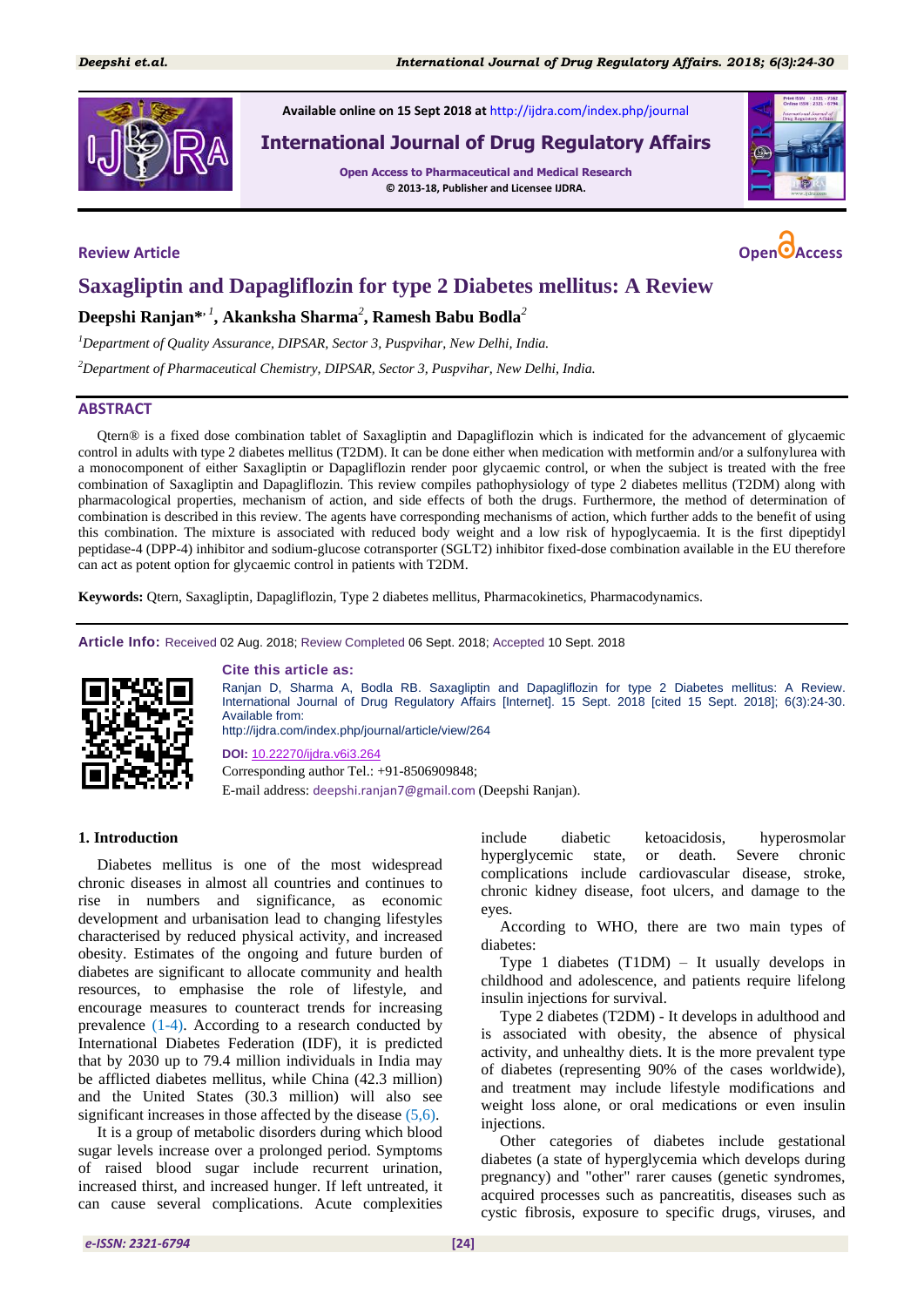miscellaneous causes). As well, intermediate states of hyperglycemia (reduced fasting glucose or undermined glucose tolerance) have been described. These states are notable in that they can advance to diabetes, but with weight loss and lifestyle modifications, this progression can be prevented or delayed [\(7\)](#page-5-4).

# *Pathophysiology of Diabetes Mellitus*

Insulin insensitivity characterises type 2 DM as a result of insulin resistance, declining insulin production, and eventual pancreatic beta-cell failure [\(8,](#page-5-5)[9\)](#page-5-6). It leads to a reduction in glucose transport into the liver, muscle cells, and fat cells. There is an increase in the division of fat with hyperglycemia. The involvement of impaired alphacell function has recently been recognised in the pathophysiology of type 2 DM [\(10\)](#page-5-7). As a consequence of this dysfunction, glucagon and hepatic glucose levels that increase during fasting are not contained with a meal. Given inadequate levels of insulin and elevated insulin resistance results in hyperglycemia. The incretins are essential to gut mediators of insulin release and glucagon suppression in the case of GLP-1. Although GLP activity is undermined in those with type 2 DM, GLP- 1 insulinotropic effects are preserved, and thus GLP‑1 represents a potentially beneficial therapeutic option.30 However, like GLP; DPP-IV rapidly inactivates GLP-1 in vivo.

To achieve and maintain glycemic control, patients with type 2 diabetes often require multiple antidiabetic agents due to the escalating nature of the disease [\(11](#page-5-8)[,12\)](#page-5-9). Most patients undergo traditional stepped-up therapy with metformin as the primary therapy, followed by the sequential addition of single oral antidiabetic drugs (OADs) as glycemic control worsens [\(11\)](#page-5-8). Several guidelines suggest the use of dual or triple therapy depending on glycated hemoglobin (HbA1c) levels, but clinical trial evidence determining the optimal use of available pharmacologic options, particularly in dual or triple combinations, depending on the degree of glycemic control is limited [\(13-](#page-5-10)[15\)](#page-6-0).

As a progressive disease, patients often need multiple antihyperglycemic agents for adequate control. Drugs using the different mode of action are recommended, whenever combination therapy is required [\(16\)](#page-6-1). The addition of a dipeptidyl peptidase-4 (DPP4) inhibitor and/or a sodium-glucose co transporter type 2 (SGLT2) inhibitor is supported by the latest guidelines from AACE/ACE and ADA/EASD citing higher level evidence

[\(17,](#page-6-2)[18\)](#page-6-3). Although SGLT2 inhibitors can enhance insulin sensitivity; endogenous glucose production is raised through enhanced glucagon [\(19\)](#page-6-4). On the contrary, DPP4 inhibitors additionally raise insulin sensitivity but supresses glucagon leading to a synergistic action of the combination [\(20\)](#page-6-5). Single-pill combination of Dapagliflozin 10 mg /Saxagliptin 5 mg has been created to capitalize on this advantage [\(21\)](#page-6-6). Single-tablet combination (STC) pills are being used in many chronic ailments such as cardiovascular diseases, AIDS, and diabetes [\(22\)](#page-6-7). By simplifying medication plan, combination pills are shown to enhance adherence and quality of life [\(23,](#page-6-8) [24\)](#page-6-9).

Dapagliflozin/Saxagliptin is the first SGLT2 and DPP4 inhibitor combination medicine approved in Europe as a potent agent for the management of T2DM [\(25\)](#page-6-10). As of February 2017, this combination has also been certified for use by the U.S. Food and Drug Administration (FDA) as a supplement to lifestyle modification for the control of diabetes mellitus 2 [\(26\)](#page-6-11). This article will review the efficacy and safety of Dapagliflozin and Saxagliptin for use as individual and combination therapy.

# **2. SGLT2 Inhibitors: A New Class of Diabetes Medications**

Sodium-glucose co-transporter 2 (SGLT2) inhibitors are a new category of diabetic medications indicated just for the treatment of type 2 diabetes. Along with exercise and a healthy diet, they can improve glycaemic control. They have been studied alone and with other medications including metformin, sulfonylureas, pioglitazone, and insulin.

SGLT2 is a protein that promotes glucose reabsorption in the kidney. SGLT2 inhibitors prevent the reabsorption of glucose in the kidney, enhance glucose excretion, and lower blood glucose levels [\(27](#page-6-12)[,28\)](#page-6-13).

### *Mechanism of action*

SGLT2 is a low-affinity, high capability glucose transporter found within the proximal tubule in the kidneys. It is accountable for 90% of glucose reabsorption. Inhibition of SGLT2 ends up in the decrease in the blood glucose due to the rise in renal glucose excretion. The mechanism of action of this new category of medications also provides further glucose control by allowing high insulin sensitivity and uptake of glucose in the muscle cells, reduced gluconeogenesis and advanced first phase insulin secretion from the beta cells.



**Figure 1.** Mechanism of Action of SGLT-2 inhibitors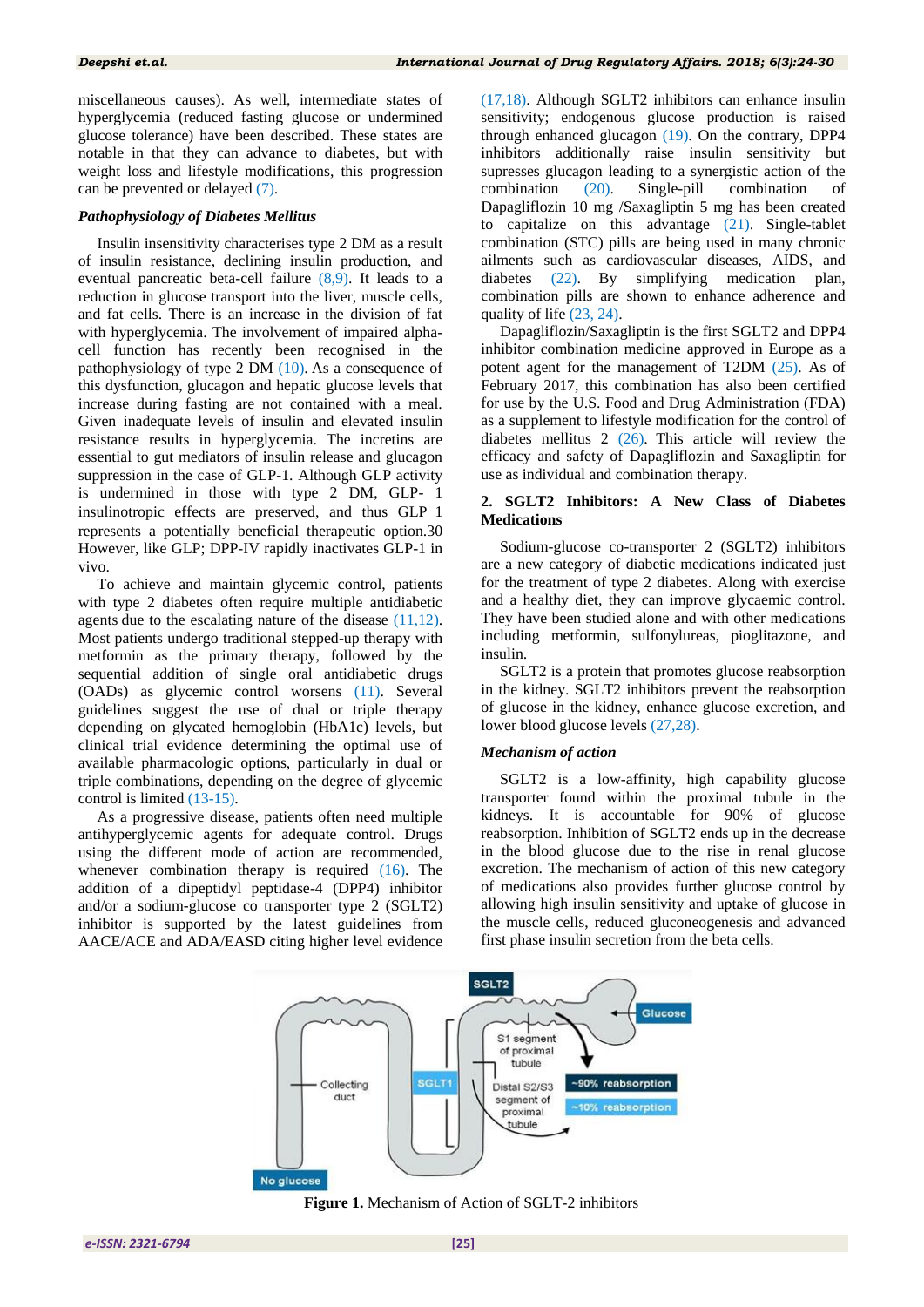# **Table 1** List of FDA approved SGLT-2 Inhibitors

| <b>Trade Name</b> | Active        |
|-------------------|---------------|
| Forxiga           | Dapagliflozin |
| <b>Invokana</b>   | Canagliflozin |
| <b>Jardiance</b>  | Empagliflozin |
|                   | _ _ _ _ _     |

Sodium-glucose co-transporter 2 inhibitors work by inhibiting SGLT2 in the Proximal convoluted tubule, to prevent reabsorption of glucose and facilitate its excretion in urine. As glucose is excreted, its plasma levels fall leading to an improvement in all glycaemic parameters.

This mechanism of action is reliant on blood glucose levels and unlike the works of thiazolidinedione (mediated through GLUTs), is not dependent on the effects of insulin. Thus, there is minimal potential for hypoglycaemia and no risk of overstimulation or fatigue of the beta cells. Because their mechanism of action relies upon normal renal glomerular-tubular function, SGLT2i efficacy is reduced in persons with the renal impairment [\(27](#page-6-12)[,28\)](#page-6-13).

# *Benefits of taking an SGLT2 inhibitor*

- It can reduce heart complications SGLT-2 inhibitors likely minimize arterial stiffness via a multifactorial mechanism which incorporates weight loss, decreased fasting insulin levels, vascular smooth muscle relaxation, and multiple beneficial anti-inflammatory effects.
- It can reduce systolic blood pressure SGLT2 inhibitors considerably reduced Systolic Blood Pressure after one month and Diastolic Blood Pressure after six months in obese patients with type 2 diabetes. The primary mechanism of the BPlowering effect may be plasma volume reduction by osmotic diuresis at two weeks and after SGLT2 inhibitor administration.
- It can cause weight loss -Weight loss during SGLT2 therapy is much lower than anticipated, given the amount of energy lost through glycosuria. Patients with T2DM might experience more weight loss during SGLT2 inhibitor therapy if they followed stricter dietary recommendations to decrease appetite and overeating
- It lowers blood glucose levels- SGLT-2 works with an insulin-independent mechanism of action it reduces blood glucose level by increasing the excretion of blood glucose through urine.

# *Dapagliflozin*

Dapagliflozin is a novel inhibitor of renal sodiumglucose cotransporter 2, which allows an insulin independent approach to improve type 2 diabetes hyperglycaemia. It is a C-aryl glucoside derivative and is chemically known as (1s)-1, 5-anhydro-1-C-[4chloro-3- [(4-ethoxyphenyl) methyl] phenyl]-D- glucitol [\(29-](#page-6-14)[31\)](#page-6-15).



**Figure 2.** Structure of Dapagliflozin

# *Pharmacokinetics*

Dapagliflozin is rapidly and well absorbed after oral administration. Maximum Dapagliflozin plasma concentrations occur within 2 hours of consumption (in the fasted state). Bioavailability is 78% with the 10 mg once daily (OD) dosing. It can be consumed with or without food. It is 91% protein-bound, and this is not affected by the hepatic or renal disease. Dapagliflozin is metabolised to its inactive metabolite – Dapagliflozin 3- O-glucuronide - in the liver and kidney by the enzyme uridine diphosphate-glucuronosyltransferase 1A9. The mean plasma terminal half-life for Dapagliflozin is 13 hours (10 mg dosing). Dapagliflozin and its metabolites are excreted mainly via the urine, and the excretion is impaired in the presence of renal disease; 15% is excreted unaltered via the faeces, and 2% excreted unchanged via the urine [\(32\)](#page-6-16).

# *Pharmacodynamics*

Dapagliflozin is associated with dose-dependent glycosuria and increased diuresis averaging 375 mL/day. There is a temporary rise in urinary sodium excretion, but that does not seem to influence serum sodium. There is also a momentary increase in urinary uric acid excretion, but a sustained decrease in serum uric acid levels. The mechanism of decreased serum uric acid levels is not clear but was recently proposed to be due to glycosuria-induced uric acid secretion via GLUT9 isoform 2 in the proximal tubule or inhibition of uric acid uptake at the collecting duct of the renal tubule. Additionally, this could be due to the weight loss linked with Dapagliflozin [\(33](#page-6-17)[,34\)](#page-6-18).

# *Side effects of Dapagliflozin may include*

- **Hypoglycaemia** This adverse event is observed with some glucose-lowering therapies and is seldom a limiting factor in achieving good glycaemic control. Hypoglycaemia is correlated with negative effects such as unwanted symptoms like weight gain (through increased appetite), poor adherence to therapy, uncontrolled glycaemia because of the fear of new hypoglycemic episodes, reduced quality of life and, in some patients, mishaps such as falls and cognitive disorders, essentially in elderly and frail patients. A link between severe hypoglycaemia and increased cardiovascular risk and total mortality has recently been described.
- **Genital infections** According to their nature, the most common primary safety concern of SGLT-2 inhibition is that they cause glucose levels to increase in urine, which may lead to urinary tract and genital infections, enhanced the urinary frequency and electrolyte imbalances. An increase in urinary glucose elimination caused by SGLT-2 treatment also has the potential to increase fungal growth in the perineum and genitourinary tract. Non-sexually transmitted perineal and genitourinary tract mycotic infections are regarded as adverse events of particular interest.
- **Urinary tract infections** Urinary tract infections (UTIs) are common in patients with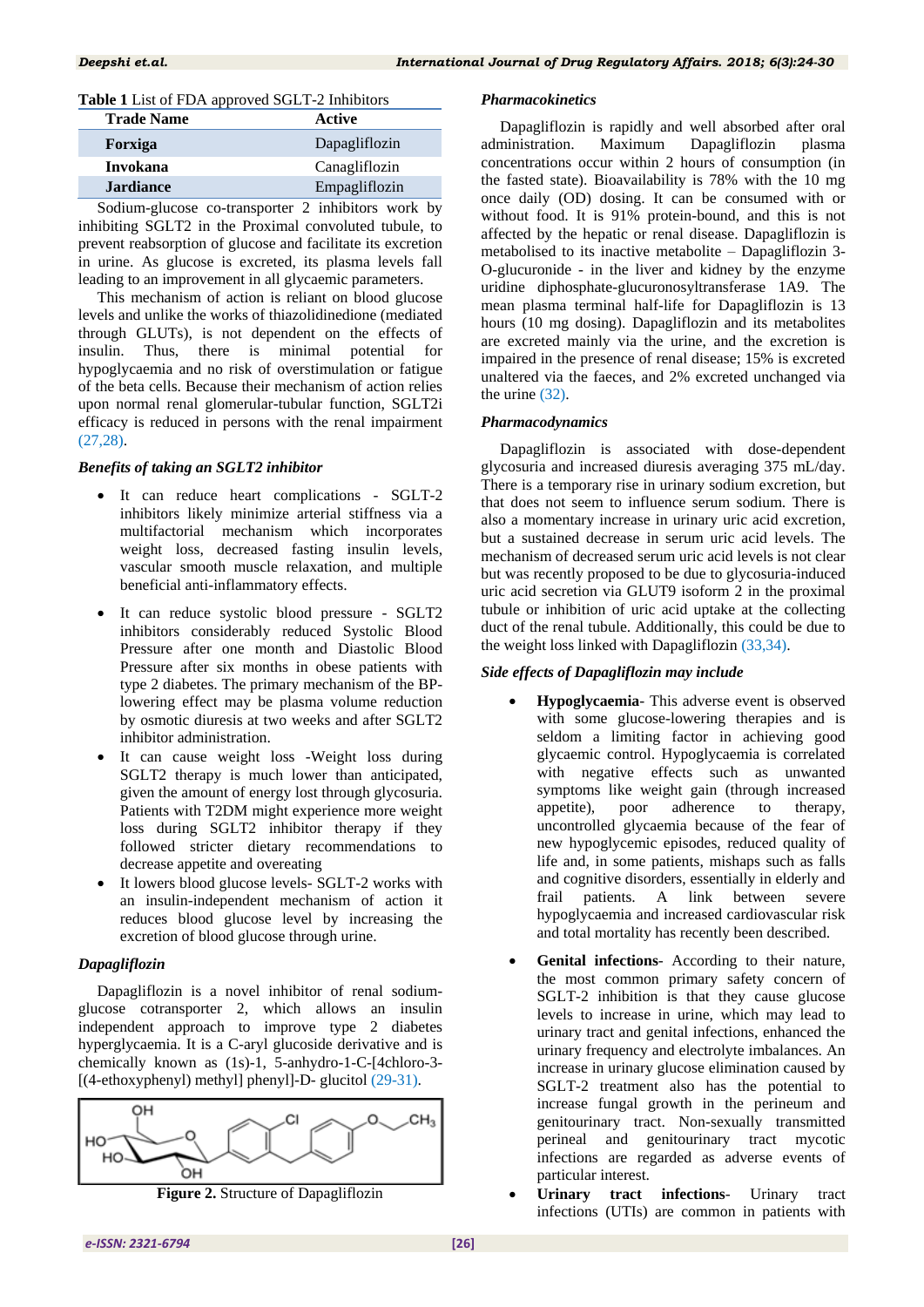T2DM. The tendency to urinary tract infections (UTIs) in diabetes mellitus occurs from various factors. Susceptibility increases with extended duration and greater severity of diabetes.

- **Blood pressure**-Chronic osmotic diuresis caused by glycosuria would be anticipated to reduce blood pressure, and dose-related increases in 24 h urinary volumes of between 100ml and 470ml have been reported. Reductions in systolic blood pressure (SBP) of up to 5mmHg have been described in trials of Dapagliflozin, whether used as an add-on therapy or on its own. It is well known that SGLT-2-i have diuretic-like effects, lowering SBP by 3-5 mmHg, which could benefit most of the patients with T2DM. The exact mechanism behind the BP-lowering action of SGLT-2-i, however, is still unclear and does not appear to be based on natriuretic effects. Indeed, although these agents have mildly natriuretic effects, they are nothing like diuretics. Part of their BP-lowering result is presumed to be due to osmotic diuresis. However, they might also reduce BP too much in some patients, with consequences including hypotension (mainly postural), dizziness and dehydration.
- **Renal effects** Chronic kidney disease (CKD) is a significant health problem in patients with T2DM. Stage 3-5 CKD (GFR < 60ml/min) affects around 25% of such patients and represents an under-recognized problem in clinical practice. Most OADs have limitations in cases of renal impairment because they require dose adjustments or are contraindicated for safety reasons. In fact, the activity of SGLT-2 depends on the number of nephrons, which means that the first consequence of renal impairment on the SGLT-2 action is reduced efficacy. For this reason, the use of SGLT-2 is neither **Table 2** List of FDA approved DPP-4 Inhibitors

| recommended nor allowed in those with an     |  |  |  |  |  |  |
|----------------------------------------------|--|--|--|--|--|--|
| estimated GFR (eGFR) $<$ 40ml/min because of |  |  |  |  |  |  |
| the lack of effectiveness rather than risks. |  |  |  |  |  |  |

#### **3. Dipeptidyl-Peptidase IV Inhibitors**

Dipeptidyl-Peptidase IV **(**DPP-4) inhibitors are not considered as initial therapy for the majority of patients with type 2 diabetes. Initial therapy in most patients with type 2 diabetes should begin with diet, weight reduction, exercise, and metformin (in the absence of contraindications). DPP-4 inhibitors can be considered as monotherapy in patients who are intolerant of or have contraindications to metformin, sulfonylureas, or thiazolidinediones, such as patients with chronic kidney disease or who are at particularly high risk for hypoglycemia. DPP-4 inhibitors can be considered as addon drug therapy for patients who are inadequately controlled on metformin, a thiazolidinedione, or a sulfonylurea. However, their modest glycemia-lowering effectiveness and expense temper our enthusiasm for these drugs.

Dipeptidyl-peptidase (DPP) IV inhibitors inhibit dipeptidyl peptidase-4 (DPP-4), a universal enzyme that immediately inactivates both GLP-1 and GIP, increase active levels of those hormones and, in doing so, enhances islet function and glycemic control in type 2 DM. DPP-4 inhibitors are a new category of anti-diabetogenic drugs that provide relative efficacy to current treatments. They are efficient as monotherapy in patients inadequately controlled with diet and exercise and as add-on therapy in combination with insulin, metformin, and thiazolidinediones. The DPP-4 inhibitors are well tolerated, carry a low risk of producing hypoglycemia and are weight neutral. However, they are relatively expensive. The long-term durability of effect on glycemic control and beta-cell morphology and function remain to be established [\(35](#page-6-19)[,36\)](#page-6-20).

| <b>Brand name</b> | <b>Active Ingredient(s)</b>              |
|-------------------|------------------------------------------|
| Januvia           | Sitagliptin                              |
| Janumet           | Sitagliptin & Metformin                  |
| Janumet XR        | Sitagliptin & Metformin extended release |
| Onglyza           | Saxagliptin                              |
| Kombiglyze XR     | Saxagliptin & Metformin extended release |
| Tradjenta         | Linagliptin                              |
| Glyxambi          | Linagliptin & Empagliflozin              |
| Jentadueto        | Linagliptin & Metformin                  |
| Nesina            | Alogliptin                               |
| Kazano            | Alogliptin & Metformin                   |
| Oseni             | Alogliptin & Pioglitazone                |

#### *Saxagliptin*

Saxagliptin [\(37\)](#page-6-21) is an oral hypoglycemic (anti-diabetic drug) of the class dipeptidyl peptidase-4 (DPP-4) inhibitors, It is sold under the brand name Onglyza. It is chemically known as (1S, 3S, 5S)-2-[(2S)-2-amino-2-(3 hydroxy-1-adamantyl) acetyl]-2-azabicyclo [3.1.0] hexane-3-carbonitrile.



**Figure 3.** Structure of Saxagliptin [\(37\)](#page-6-21)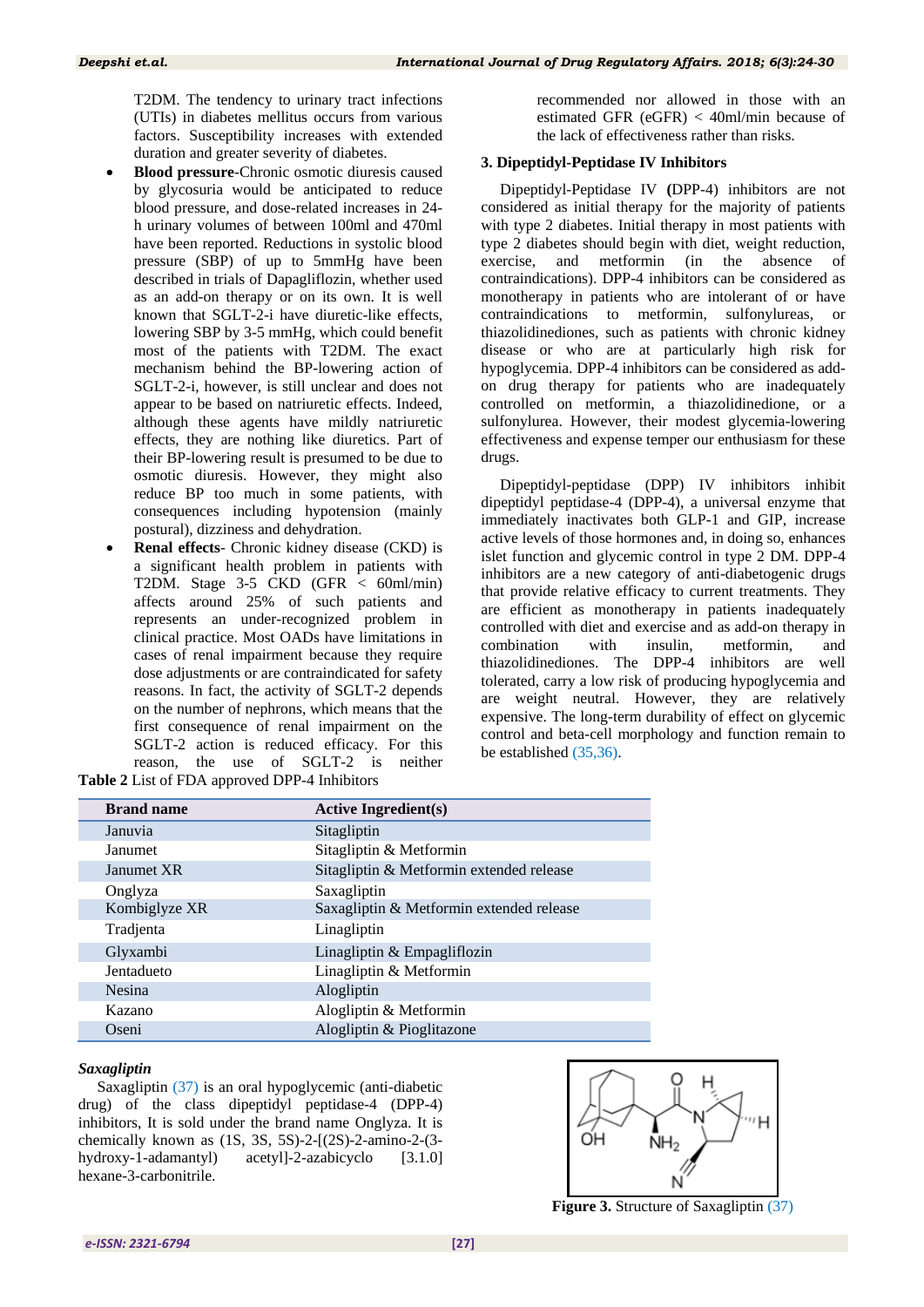# *Mechanism of Action*

Saxagliptin is a dipeptidyl peptidase-4 (DPP-4) inhibitor for the treatment of type 2 diabetes. DPP-4 inhibitors are a category of compounds that work by altering the action of natural hormones in the body called incretins. Incretins lower blood sugar by enhancing consumption of sugar by the body, principally through increasing insulin production in the pancreas, and by decreasing production of sugar by the liver. DPP-4 is a membrane-associated peptidase which is seen in many tissues, lymphocytes and plasma. DPP-4 has two primary

modes of action, an enzymatic function and another mode where DPP-4 binds adenosine deaminase, which carries intracellular signals via dimerisation when activated. Saxagliptin forms a reversible, histidine-assisted covalent bond between its nitrile group and the S630 hydroxyl oxygen on DPP-4. The inhibition of DPP-4 raises levels active of glucagon-like peptide 1 (GLP-1), which hinders glucagon production from pancreatic alpha cells and enhances production of insulin from pancreatic beta cells.





### *Pharmacokinetics*

Saxagliptin is quickly and well absorbed after oral administration. Saxagliptin did not accumulate following repeated doses. The bioavailability is 67% for 2.5 - 50 mg dose. The protein binding (in vitro) of Saxagliptin and its active metabolite in human serum is negligible (<10%). The metabolism of Saxagliptin is primarily mediated by cytochrome P450 3A4/5 (CYP3A4/5). Half of the dose i.e. 50% of the absorbed dose will undergo hepatic metabolism. The major metabolite of Saxagliptin, 5 hydroxy Saxagliptin, is also a DPP4 inhibitor, which is one-half as potent as Saxagliptin. The mean plasma terminal half-life for Saxagliptin is 2.5 hours, and its metabolite 5-hydroxy Saxagliptin is 3.1 hours.

Both renal and hepatic pathways can be used to excrete out Saxagliptin. Following a single 50 mg dose of 14C-Saxagliptin, 24%, 36%, and 75% of the dose was eliminated in the urine as Saxagliptin, its active metabolite, and total radioactivity, respectively. A total of 22% of the administered radioactivity was recovered in faeces representing the fraction of the Saxagliptin dose excreted in bile and/or unabsorbed drug from the gastrointestinal tract.

### *Pharmacodynamics*

After administration of Saxagliptin, GLP-1 and GIP levels increase up to 2- to 3- fold. Because of its selectivity of DPP-4 inhibition, there are lesser systemic side effects. Saxagliptin inhibits DPP-4 enzyme activity for a period of 24-hours. It also decreases glucagon concentrations and increases glucose-dependent insulin secretion from pancreatic beta cells. The half maximal

inhibitory concentration (IC50) is 0.5 nmol/L. Saxagliptin did not prolong the QTc interval to a clinically significant degree.

# *Side Effects*

Saxagliptin is an orally-active DPP4 enzyme inhibitor used either separately or with alternative medications, and with a correct diet and exercise program, to regulate high blood sugar. It is used in people with type 2 (non-insulindependent) diabetes. Common side effects include the runny or stuffy nose, sore throat, cough, headache, or stomach pain.

Saxagliptin by itself sometimes usually does not induce low blood sugar (hypoglycaemia), but low blood sugar could occur if this drug is prescribed with alternative antidiabetic medications. Symptoms of low blood sugar include sudden sweating, shaking, quick heartbeat, hunger, blurred vision, dizziness, or stinging hands/feet. Some very serious side effects of Saxagliptin include indications of disease of the pancreas (such as severe stomach or abdominal pain which may expand to the back, or constant nausea or vomiting).

The suggested dose of Onglyza is 2.5 mg or 5 mg once daily taken regardless of meals. It may cause low blood sugar if prescribed with other anti-diabetes medications. During pregnancy, it should strictly be used only when prescribed. Pregnancy may cause or worsen diabetes.

### **4. Method of determination**

# *Combination of Active substance by UV Spectroscopy*

Qtern (10 mg dapagliflozin and 5 mg saxagliptin) was developed and assessed by UV- spectrophotometric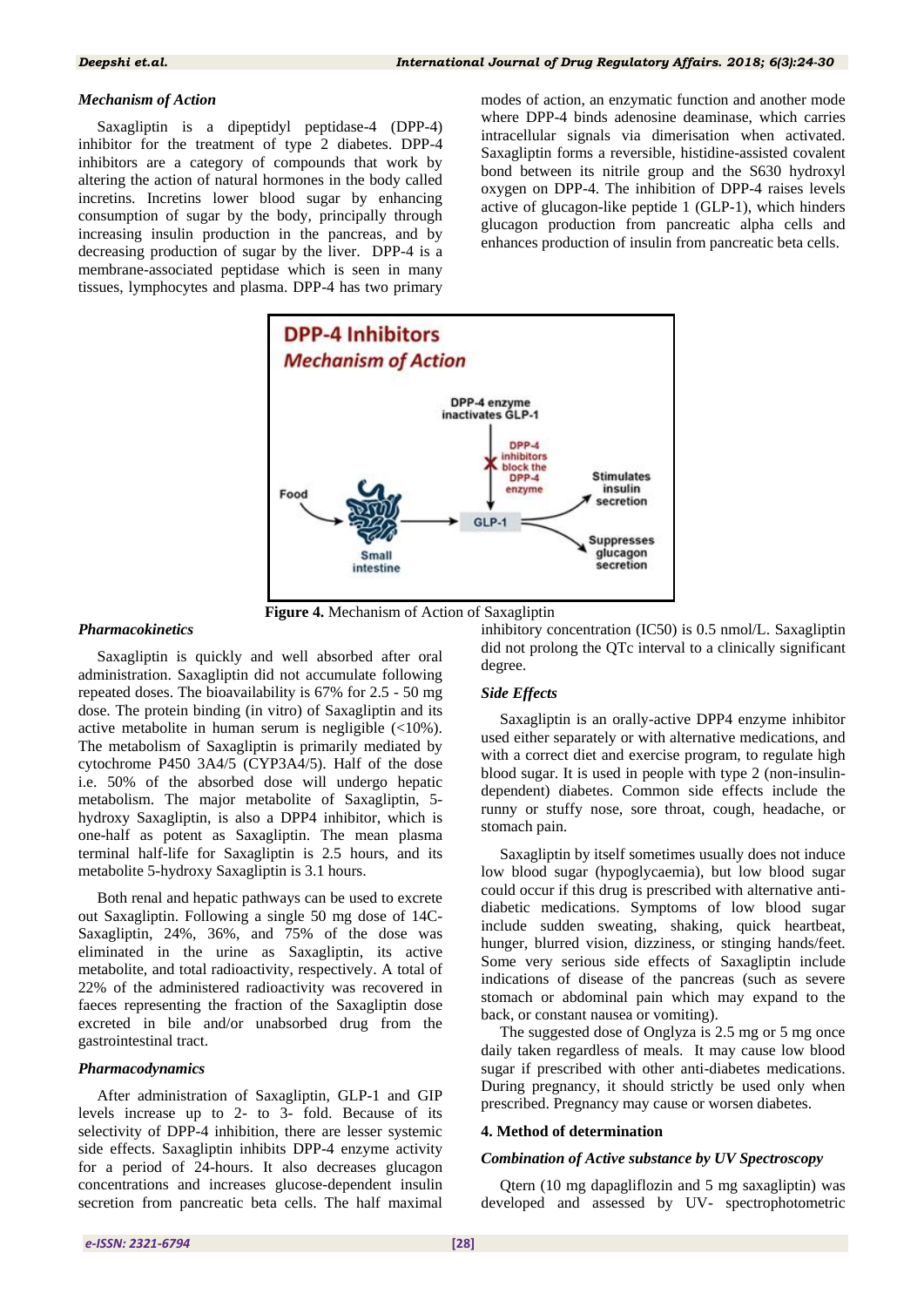method. ICH guidelines were followed to validate the developed method. The drug showed two different wavelengths of maximum absorption, at 203nm and 237nm. This method can be successfully applied for the estimation of combination in bulk for routine analysis with UV detection at 237nm. A Lab India UV-Visible spectrophotometer with 1cm matched quartz cells and ethanol solvent were employed in this method [\(36\)](#page-6-20). The developed method followed Beer's-Lambert's law in the concentration range of 0.5-0.9μg/ml, having the correlation coefficient of 0.994. Various validation parameters like precision studies (intra-day and inter-day), limit of detection (LOD), and limit of quantitation (LOQ), ruggedness and robustness were studied and were found to be within limits.

# *Combination of Active substance by RP-HPLC*

Combination developed and validated by RP-HPLC method. The methods were validated as per ICH guidelines. The linearity was found to be 25-150μg/ml and 1-5μg/ml for RP-HPLC. The RP-HPLC method was validated for accuracy, linearity, precision, LOD, LOQ, system suitability and robustness [\(38\)](#page-6-22).

All the results were found to be within limits as per ICH guidelines, and hence the proposed two methods can be successfully employed for the determination of Combination in its API for regular and routine analysis.

# **5. Conclusion**

The addition of Dapagliflozin/Saxagliptin takes advantage of complementary mechanisms of action and provides augmented glycemic control. The increased incidence of genital infection seen with Dapagliflozin single add-on therapy is attenuated in combined add-on therapy, suggestive of a possible protective effect. It is otherwise well tolerated with a safety profile similar to single add-on therapy, and the risk of hypoglycemia remains low. Therefore, for patients in need of dual addon therapy or with poorly controlled diabetes despite addon with either monocomponent, initiation of Dapagliflozin/Saxagliptin combination is a safe and rational option.

Participants tolerate combination therapy with comparable rates of adverse events to individual therapies. Of interest, there appear to be fewer reported genital infections in patients taking the combination of Saxagliptin and Dapagliflozin compared to those taking Dapagliflozin alone. The rate of hypoglycemia associated with combination therapy is low  $(< 1\%$ ).

Patient characteristics and preferences should be considered to help guide treatment of T2DM after metformin. Qtern (Dapagliflozin & Saxagliptin combination) is a safe and effective combination agent for patients with T2DM. The combination of these two agents produces antihyperglycemic effects leading to beneficial outcomes regarding reduction in blood sugar and HBA1C.

### **Acknowledgments**

The authors are thankful to IJDRA journal for publishing the article.

# **Conflict of interest**

The authors declare that there are no conflicts of interest.

# **References**

- <span id="page-5-0"></span>1. King, H. and Rewers M. Global estimates for prevalence of diabetes mellitus and impaired glucose tolerance in adults. WHO Ad Hoc Diabetes Reporting Group. Diabetes Care. 1993; 16:157-77.
- 2. King H. Aubert RE and Herman WH. Global burden of diabetes, 1995–2025: prevalence, numerical estimates, and projections. Diabetes Care. 1998; 21: 1414–31.
- 3. Wild S, Roglic G, Green A, Sicree R and King H. Global prevalence of diabetes: estimates for the year 2000 and projections for 2030. Diabetes Care. 2004; 27: 1047-53.
- <span id="page-5-1"></span>4. Wild S, Roglic G, Green A, Sicree R, King H. Global prevalence of diabetes-estimates for the year 2000 and projections for 2030. Diabetes Care. 2004; 27(3):1047–53.
- <span id="page-5-2"></span>5. Whiting Dr, Guariguata L, Weil C, Shawj. IDF Diabetes Atlas: Global estimates of the prevalence of diabetes for 2011 and 2030. Diabetes Res Clin Pract. 2011;94:311–21.
- <span id="page-5-3"></span>6. WHO About diabetes [Internet]. Web.archive.org; 2018 [cited 2018 May 21]. Available from: https://web.archive.org/web/20140331094533/http:// www.who.int/diabetes/action\_online/basics/en/
- <span id="page-5-4"></span>7. Kahn CR. Banting Lecture. Insulin action, diabetogenes, and the cause of type II diabetes. Diabetes. 1994 Aug; 43(8):1066-84 [\[PubMed\]](https://www.ncbi.nlm.nih.gov/pubmed/8039601).
- <span id="page-5-5"></span>8. Robertson RP. Antagonist: diabetes and insulin resistance–philosophy, science, and the multiplier hypothesis. J Lab Clin Med. 1995 May;125(5):560-4.
- <span id="page-5-6"></span>9. Fujioka K. Pathophysiology of type 2 diabetes and the role of incretin hormones and beta-cell dysfunction. JAAPA 2007; suppl 3-8. [\[PubMed\]](https://www.ncbi.nlm.nih.gov/pubmed/18217245).
- <span id="page-5-7"></span>10. Inzucchi SE, Bergenstal RM, Buse JB, et al. American Diabetes Association (ADA), European Association for the Study of Diabetes (EASD) Management of hyperglycemia in type 2 diabetes: a patient-centred approach: position statement of the American Diabetes Association (ADA) and the European Association for the Study of Diabetes (EASD). Diabetes Care 2012; 35:1364–79. pmid: 22517736.
- <span id="page-5-8"></span>11. Fonseca VA. Defining and characterizing the progression of type 2 diabetes. Diabetes Care. 2009; 32(Suppl. 2):S151–S156. pmid:19875543
- <span id="page-5-9"></span>12. Harper W, Clement M, Goldenberg R, et al. Canadian Diabetes Association Clinical Practice Guidelines Expert Committee Canadian Diabetes Association 2013 clinical practice guidelines for the prevention and management of diabetes in Canada. Pharmacologic management of type 2 diabetes. Can J Diabetes. 2013;37 (Suppl.1): S61–S68. pmid: 24070926
- <span id="page-5-10"></span>13. Garber AJ, Abrahamson MJ, Barzilay JI, et al. American Association of Clinical Endocrinologists' comprehensive diabetes management algorithm 2013 consensus statement-executive summary. Endocr Pract. 2013;19:536–557. pmid:23816937.